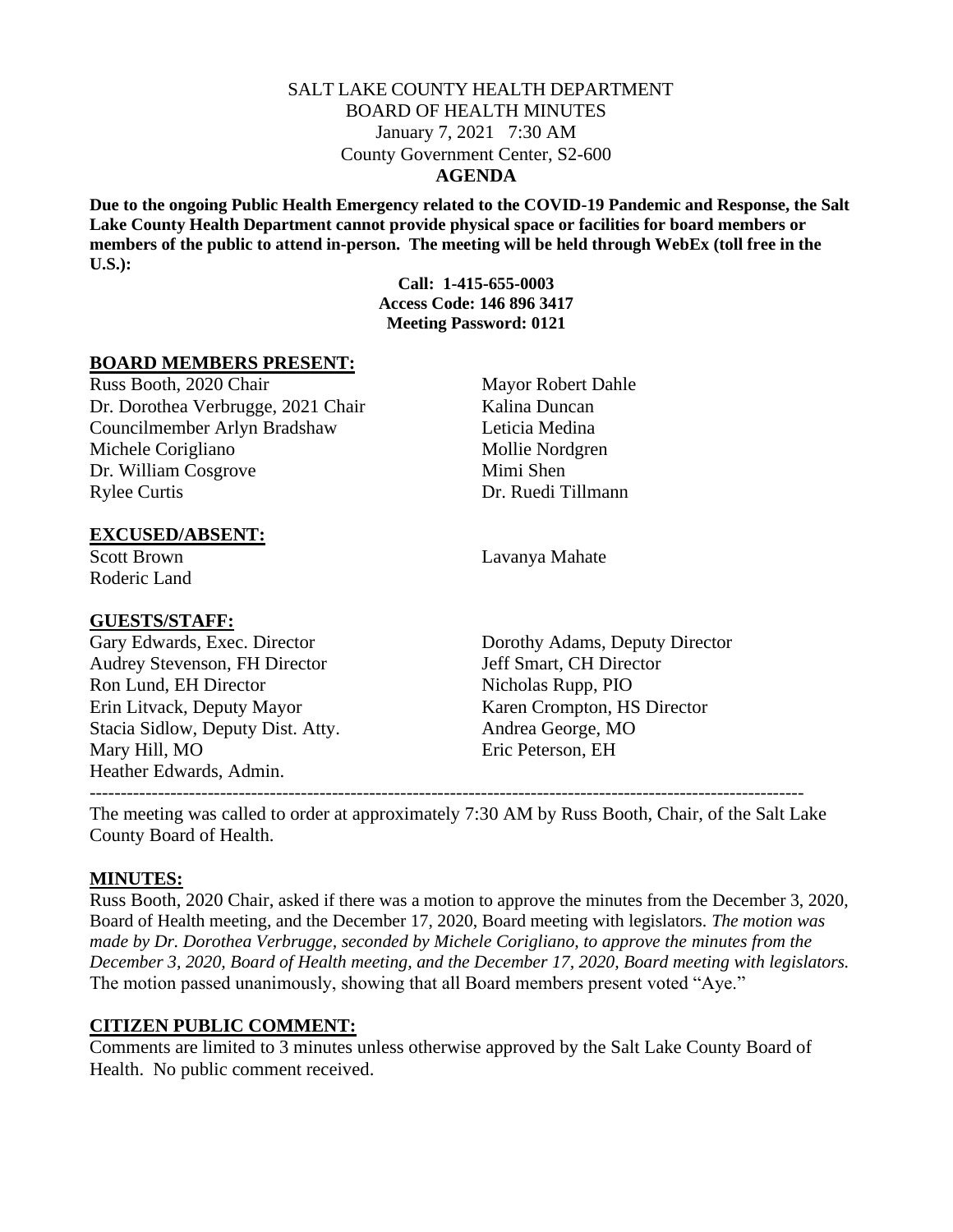Board of Health Minutes January 7, 2021 Page 2

## **CHAIR'S REPORT:**

## *Excused Board Members*

Russ informed the Board that Scott Brown and Roderic Land asked to be excused from the meeting today.

## **INSTALLATION OF THE 2021 BOARD OFFICERS:**

Russ stated the nominating committee recommends Michele Corigliano for the 2021 2<sup>nd</sup> Vice Chair. *The motion was made by Dr. Verbrugge, seconded by Kalina Duncan, to approve Michele Corigliano as the 2021 2nd Vice Chair.* The motion passed unanimously, showing that all Board members present voted "Aye."

Russ asked for a motion to approve the 2021 1st Vice Chair, Kalina Duncan. *The motion was made by Dr. Verbrugge, seconded by Councilmember Bradshaw, to approve Kalina Duncan as the 2021 1st Vice Chair.* The motion passed unanimously, showing that all Board members present voted "Aye."

Russ asked for a motion to approve the 2021 Chair, Dr. Dorothea Verbrugge. *The motion was made by Kalina Duncan, seconded by Michele Corigliano, to approve Dr. Verbrugge as the 2021 Chair.* The motion passed unanimously, showing that all Board members present voted "Aye."

## **DIRECTOR***'***S REPORT:**

Gary thanked Russ for his service as the 2020 Board Chair.

## *New Environmental Health Director*

Gary informed Board members that Ron Lund accepted the position of Environmental Health Director and began his new duties on January 1. Ron recently served as the department enforcement coordinator and has been working as the COVID response safety officer, as well as responding to the numerous complaints filed during the response efforts.

## *Medical Director Retirement*

Gary informed Board members that Dr. Dagmar Vitek has informed him of her intentions to retire at the end of April 2021, and he will begin the recruitment process to find a replacement for this important position.

## *Medical Reserve Corp Volunteers*

Gary informed Board members that the department held an awards ceremony in mid-December to thank the many Medical Reserve Corp volunteers who have volunteered approximately 15,000 hours assisting in the response efforts. These volunteers have administered roughly 30,000 COVID tests at our community test events and will be working to support vaccination efforts moving forward. Gary stated that Ameritech College nursing program has provided the largest amount of support and the department is very appreciative of the work these volunteers have provided.

## *Transient Encampment Update*

The department continues to work with city officials, law enforcement, and social service providers to address encampment health hazards in the County. Gary stated that department staff provide notice to individuals of the clean-up and provide social service information to assist these individuals, prior to clean-ups occurring. He informed Board members that staff remain empathetic in these sometime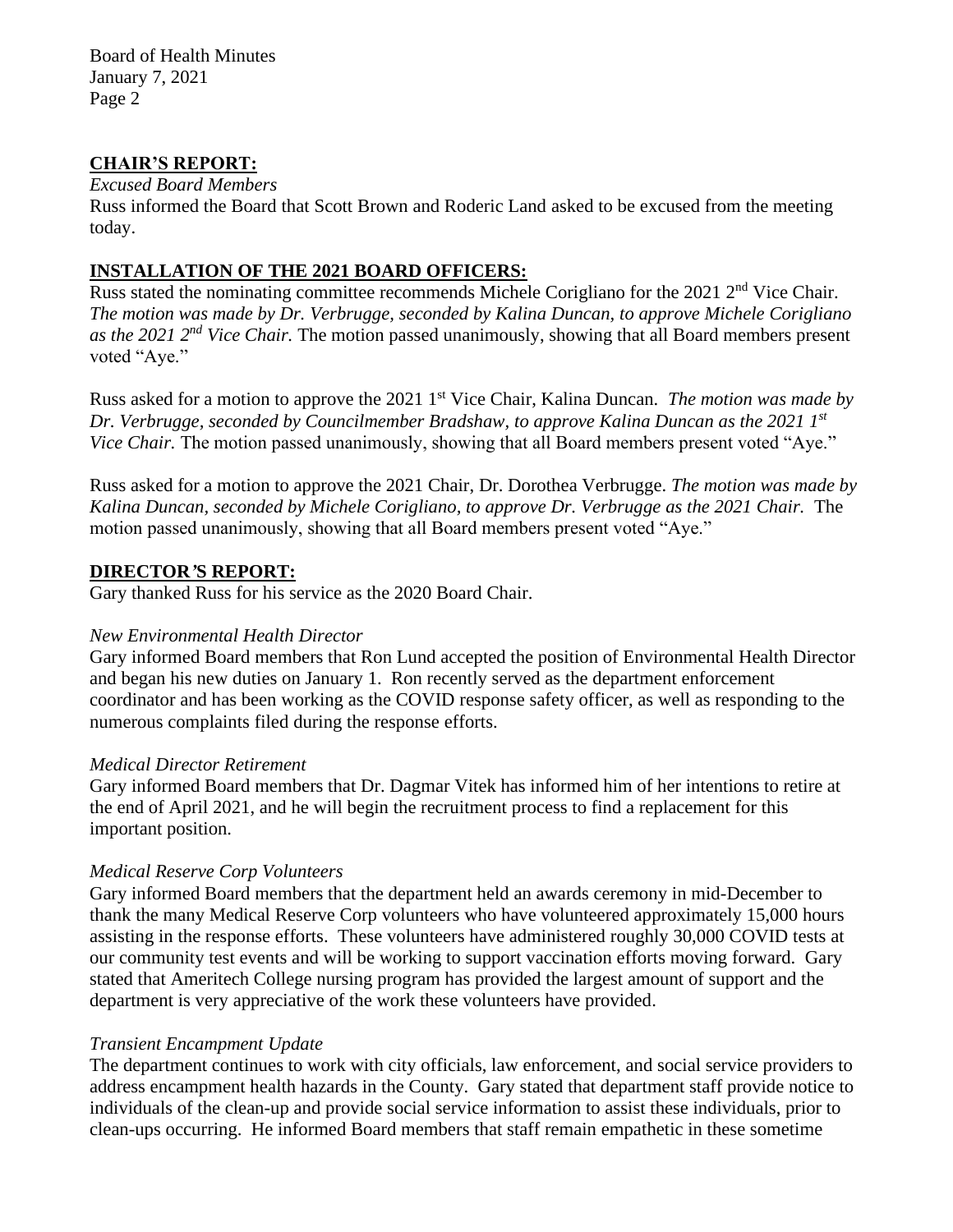Board of Health Minutes January 7, 2021 Page 3

hostile environments and appreciate the support of our community partners in addressing the safety of everyone involved in these efforts.

# **LEGISLATIVE UPDATE:**

Gary distributed and reviewed the list of legislative bills/titles of interest to the department for the 2021 session, which begins on January 19, 2021. Bills/titles included:

- H.B. 12, *Deceased Voter Amendments*; Rep. Winder
- H.B. 94, *Microenterprise Home Kitchen Amendments;* Rep. Watkins
- Vaccine Reporting Requirements; Rep. Ward
- State Agency Realignment; Rep. Ray
- COVID-19 Vaccine Amendments; Rep. Spendlove
- Youth Suicide Prevention; Rep. King
- Concurrent Resolution Recognizing COVID-19 Efforts; Rep. Ward

## **COVID-19 UPDATE:**

Andrea George, Epidemiologist, reviewed data on slides that are included on the Salt Lake County COVID-19 Data Dashboard. Slides included:

- COVID-19 Daily Update
- COVID-19 Demographics and Severity
- COVID-19 Ethnicity and Race
- COVID-19 Heat Map, Confirmed Cases and Crude Rate (Per 100K) by Zip Code

Andrea discussed the two variant strains of the virus, B117 (United Kingdom) and 501B2 (South Africa), that have been identified in the U.S. and stated the CDC is working to collect samples to test for any emerging strains in the state.

Audrey Stevenson, Family Health Director, announced to the Board that the department began receiving vaccine on December 23, 2020, to begin vaccinating healthcare, EMS, and first responders and have been holding clinics to administer the initial vaccine supplies to these groups. She stated that the state will be receiving 16,000 doses of vaccine to distribute to the 13 health districts and it is estimated that Salt Lake County will receive 4,800 doses in the coming week. Gary informed Board members that it is estimated with vaccine rollout to have the 70+ population vaccinated by the end of February and with the current rate of delivery from the state this seems to be on target. He stated that 2<sup>nd</sup> dose supplies are being held by UDOH and released when we get to the timeframe needed to begin administering the 2<sup>nd</sup> dose. He also informed Board members that UDOH has been told that the state will see an increase in vaccine supply in the coming weeks.

# **CONFLICT OF INTEREST TRAINING:**

Stacia Sidlow, Deputy District Attorney, conducted conflict of interest training through a PowerPoint presentation. Slides included:

- Ethics
- What Constitutes a Conflict of Interest?